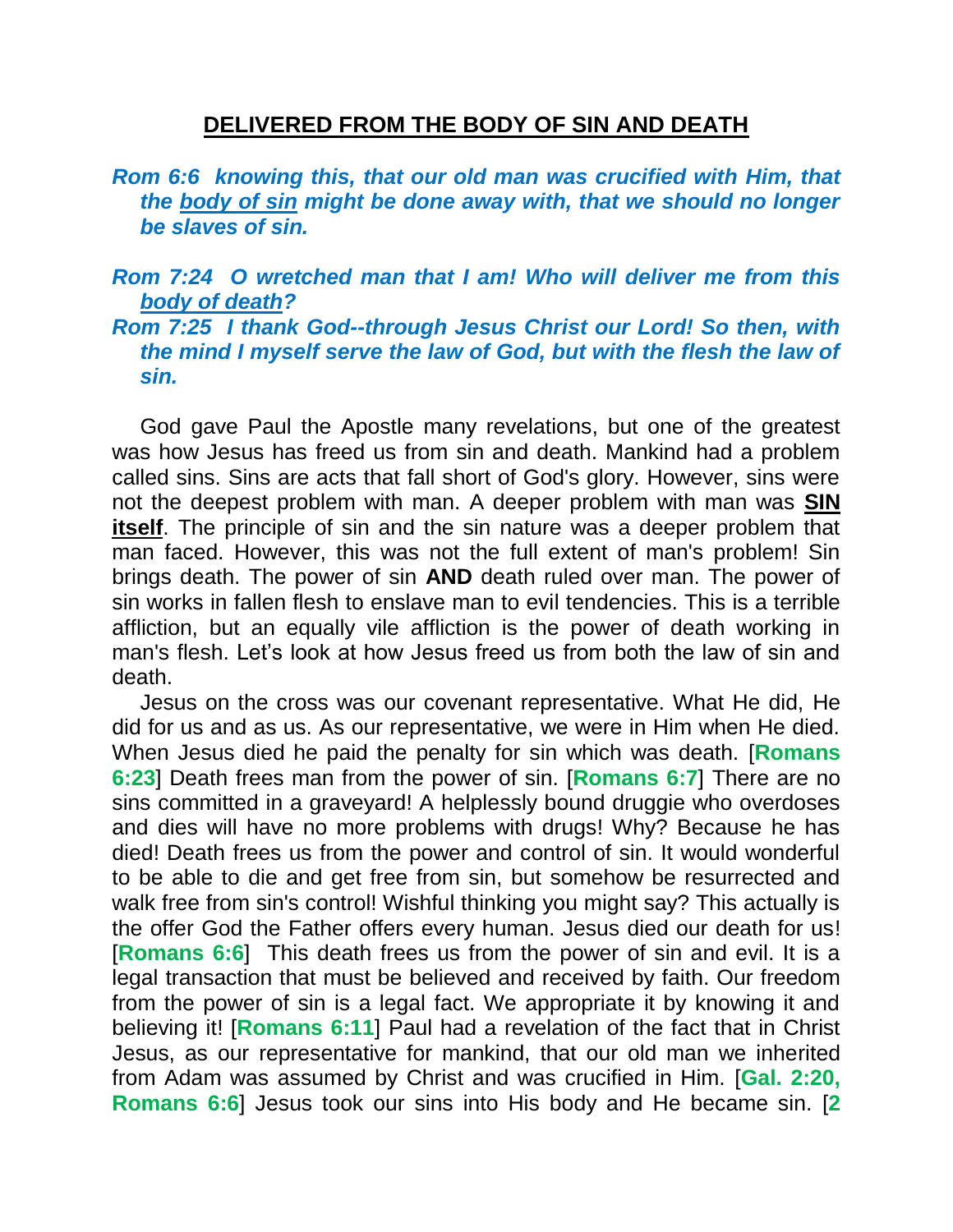**Peter 2:24, 2 Cor. 5:21**] Jesus shed his life blood out unto death and died in our place. Life is in the blood! [**Lev. 17:11**] His death is counted as our death! This death frees us from the power of sin! Paul had a revelation of this.

Rom 6:6 **knowing this**, that our **old man was crucified with** *Him,* that the **body of sin** might be done away with, that we should no longer be slaves of sin.

Paul had a revelation that the old person he was as a sinner was crucified with Jesus. He was born again as a righteous child of God. However, Paul also knew that in his body the power of sin was still active and alive. Paul called his un-redeemed body a *body of sin*. [**Romans 6:6**] This is also called the flesh. We will have the flesh until we die. The principle and power of sin resides in our body. How can we experience victory over our body of sin, or the flesh? It is by the revelation of what happened at the cross. Jesus died on the cross as our representative. Because He died, sin has no more power over Him. Since we were in Him then His death is counted as our death therefore we are legally freed from the control and power of sin. We died out of its realm and control when we appropriated what Jesus did for us at the cross when we got saved by faith. However, to **walk free from the power of sin**, we need to appropriate what was done at the cross and in the resurrection day by day. Paul had a revelation that he died to sin and its evil control. This revelation was vital to understand, but it was *not the only revelation* needed to walk in victory however!

Paul understood that Jesus freed him from his body of sin, but he did not understand that he also had a **body of DEATH**. [**Romans 7:24**] Death entered into us through sin. [**Romans 5:12**] Because the principle of sin is in our body, so does the principle of death! Death comes through sin. *The power of sin is a force that moves us to do evil*. However, the power of death is different. *The power of death kills our ability to do anything good for God according to the standard that God accepts*. Death is not a cessation of existence but a separation or unplugging from life! If you are running a vacuum cleaner and the plug comes out of the wall, the vacuum cleaner is cut off from the life of electricity and kills the vacuum cleaner. It still exists, but it is dead! It is impossible for it to perform as it was designed to do. The same thing happened when man sinned. He got unplugged from the life of God and death is now the resident power in man's flesh! It is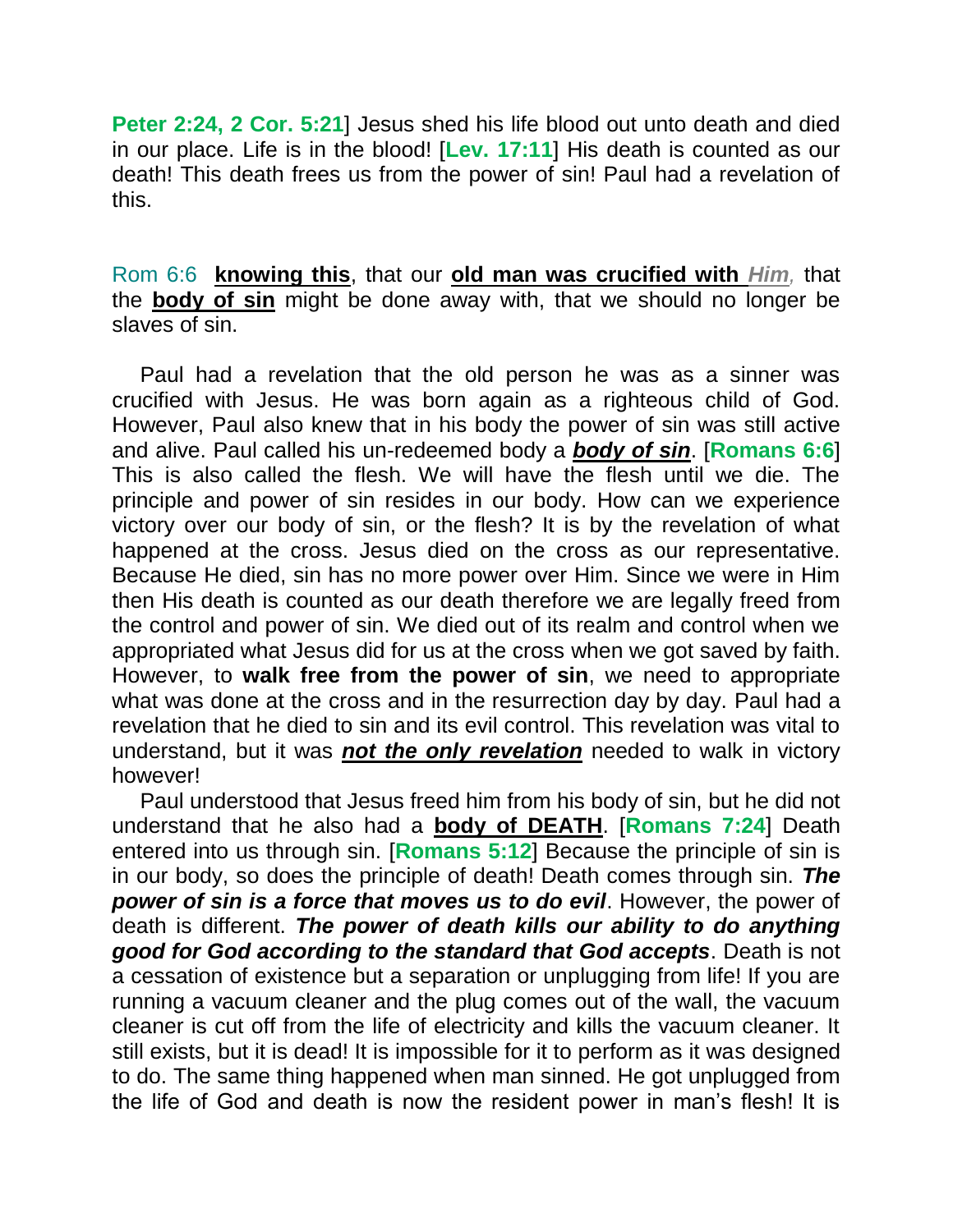impossible for man to perform as he was designed to do. Man can do human good, but it is tainted with self. Man's righteousness's are filthy rags and are sinful in God's eyes. [**Isaiah 64:6**] Only God's own life and nature in us can produce works that God can accept. The power of death in our body keeps us from being able to live holy as we ought. Paul knew that Jesus death dealt with the power of sin in His life, *but he thought that it was up to him to produce holy living!* Paul thanked Jesus for dying to forgive His sin, but Paul taught he was responsible to produce the Christian life and to do the good things God desires. This mistake produced the life we see in Romans 7, which was a defeated and miserable life!

- Rom 7:15 For what I am doing, I do not understand. [**LAW OF SIN**] For what I will to do, that I do not practice; [**LAW OF DEATH**] but what I hate, that I do. [**LAW OF SIN**]
- Rom 7:16 If, then, I do what I will not to do, [**LAW OF SIN**] I agree with the law that *it is* good.
- Rom 7:17 But now, *it is* no longer I who do it, but sin that dwells in me. [**LAW OF SIN**]
- Rom 7:18 For I know that in me (that is, in my flesh) nothing good dwells; for to will is present with me, but *how* to perform what is good I do not find. [**LAW OF DEATH**]
- Rom 7:19 For the good that I will *to do,* I do not do; [**LAW OF DEATH**] but the evil I will not *to do,* that I practice. [**LAW OF SIN**]
- Rom 7:20 Now if I do what I will not *to do,* it is no longer I who do it, but sin that dwells in me. [**LAW OF SIN**]
- Rom 7:21 I find then a law, that evil is present with me, the one who wills to do good.
- Rom 7:22 For I delight in the law of God according to the inward man.
- Rom 7:23 But I see another law in my members, warring against the law of my mind, and bringing me into captivity to the **law of sin** which is in my members.
- **Rom 7:24** O wretched man that I am! Who will deliver me from this **body of death?**
- Rom 7:25 I thank God--through Jesus Christ our Lord! So then, with the mind I myself serve the law of God, but with the flesh the law of sin.

If you count how many times Paul uses the word "I" it shows Paul thought it was *his responsibility* and in *his power* to live as he should for God after he was saved. However, no matter how hard Paul tried to do the right thing, He found he could not do it. Paul realized he not only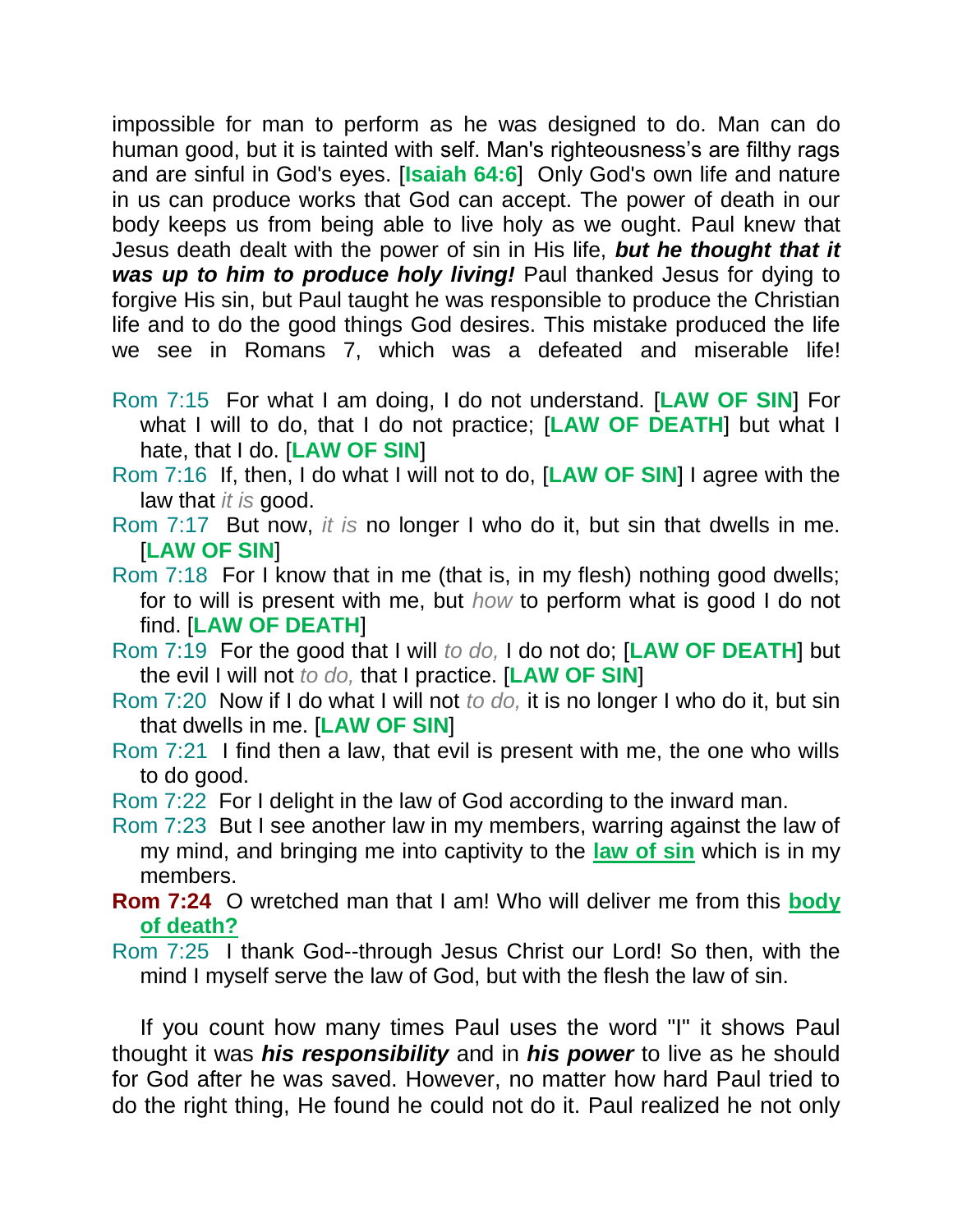had a body of sin but also a **body of death.** The principle of death was working in Him. Again, death is not a ceasing to exist. **Death is utter weakness. Death is perfect and ultimate weakness**. In our flesh we are dead when it comes to being able to live holy as we ought. [**Romans 8:10**] The cross brought freedom from the power of sin [**evil tendencies**], but Paul had to also realize that through the cross that his body of death [**the inability to produce actions approved by God**] also was dealt with! Jesus not only took our sin into Himself and died to it, but He also took our death into Himself. When He died and was buried, He took our death there also. Our utter inability to live holy has been put away in Christ as well as the principle and power of sin! **We must have a revelation that both our body of sin AND body of death has been dealt with by the death of Jesus on the cross.** Jesus freed us from both the body of sin and death by shedding His life blood out unto death. His death freed us. His death also freed us from the Law. [**Romans 7:4**] The Law was a system where God demanded holiness from man. It was up to man to produce it! God knew man could not produce life, because they were dead in Adam! Man did not know this; therefore, God gave them the Law to show them their death [inability to produce life]. Man was never supposed to produce life. God only can produce life. Death to the Law means that we no longer are responsible to be the *producers* of the life and holiness of God, we are to *receive it and manifest it* by resting in Jesus doing **FOR** us, and His Spirit will then work powerfully in and through us! We don't technically live for God, *but we are to live from God by His Spirit in us!* We are to be recipients of His life, and manifest that life through fruit! [**Gal. 5:22-23**] Jesus came to give us the God kind of life which we as branches bear His fruit by relying Him to do the works of God FOR us and IN us. [John15:5] The eternal life that was in Jesus blood was given to us at the resurrection. When we are saved this life enters out re-born spirit. However, this life does not automatically manifest in our everyday livesin our souls and bodies. We must appropriate the life of Jesus daily. [**2 Cor. 4:10-11**] When we claim in faith that we died to sin AND death through Jesus' death on the cross, we cease from our own efforts to produce for God, then the Spirit of Jesus will begin to work in us to produce the fruit of the Spirit. It will not come through self-effort of willpower to overcome sin and to live holy. It will be a super-natural product of the Spirit of life in Christ Jesus, living His life for us and in us!